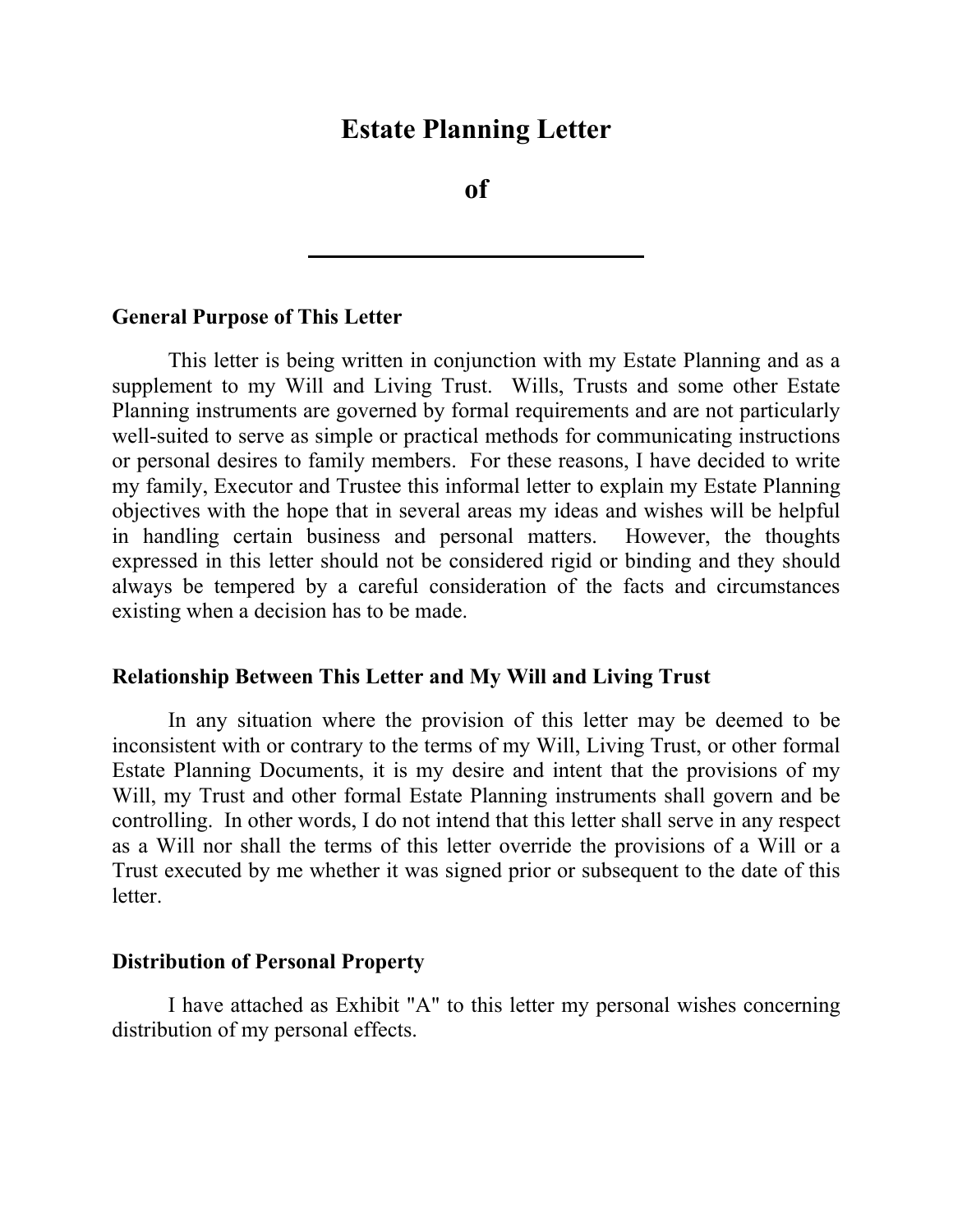## **General Instructions**

I have attached as Exhibit "B" to this letter my personal wishes concerning last rites and burial services.

**Other Directions to My Family**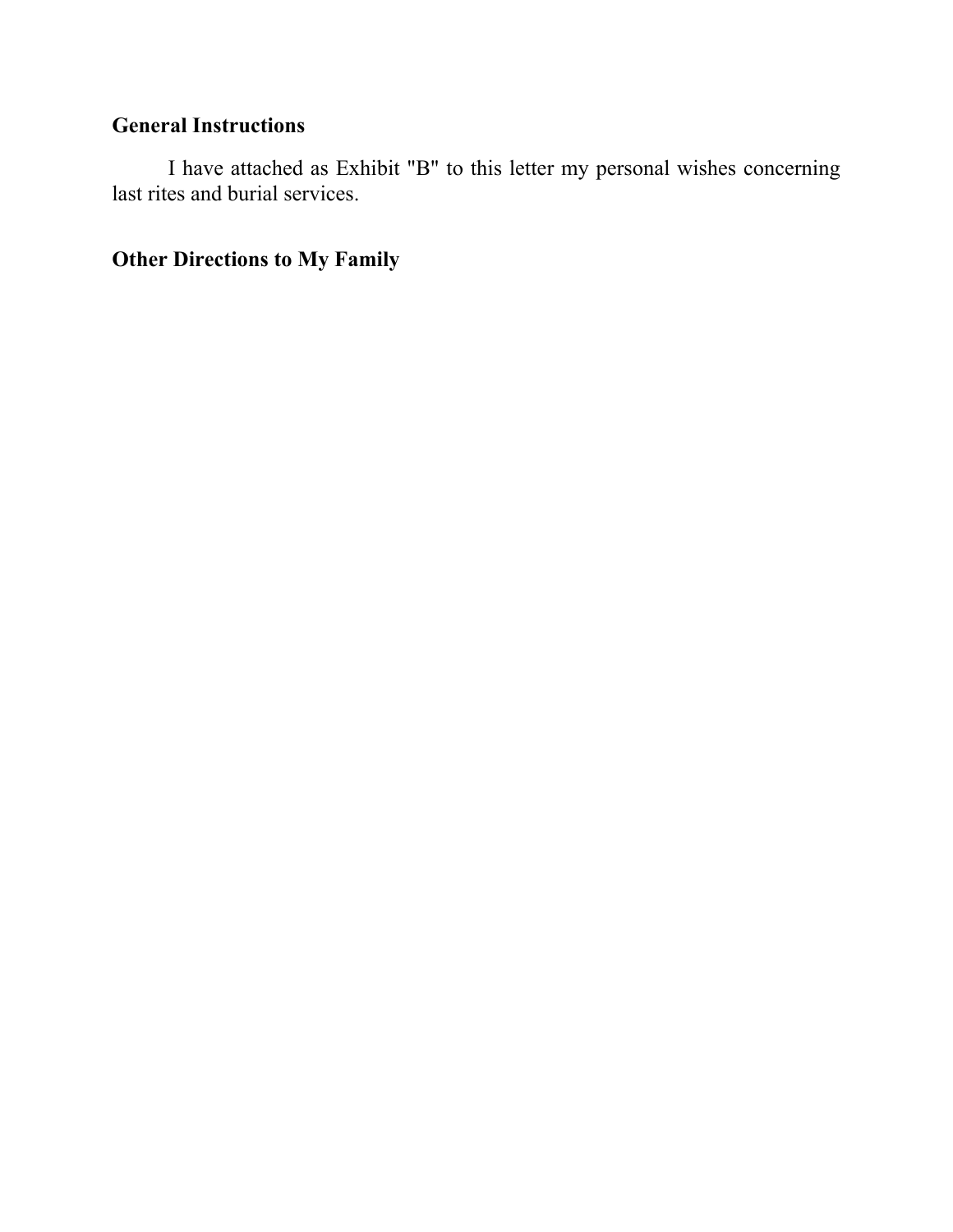# **Estate Planning Letter**

### **Exhibit "A"**

### **Distribution of Personal Property**

# **Description of Property Beneficiary** 1. 1. 2. 2. 3. 3. 4. 4. 5. 5.  $6.$  6. 7. 7. 8. 2010 10:00 10:00 10:00 10:00 10:00 10:00 10:00 10:00 10:00 10:00 10:00 10:00 10:00 10:00 10:00 10:00 10:00 10:00 10:00 10:00 10:00 10:00 10:00 10:00 10:00 10:00 10:00 10:00 10:00 10:00 10:00 10:00 10:00 10:00 10:00 10:00 9. 9. 10. 10. 10. 11. 11. 12. 12. 13. 13.

Signature:\_\_\_\_\_\_\_\_\_\_\_\_\_\_\_\_\_\_\_\_\_\_\_\_\_\_\_\_\_\_\_\_\_\_\_